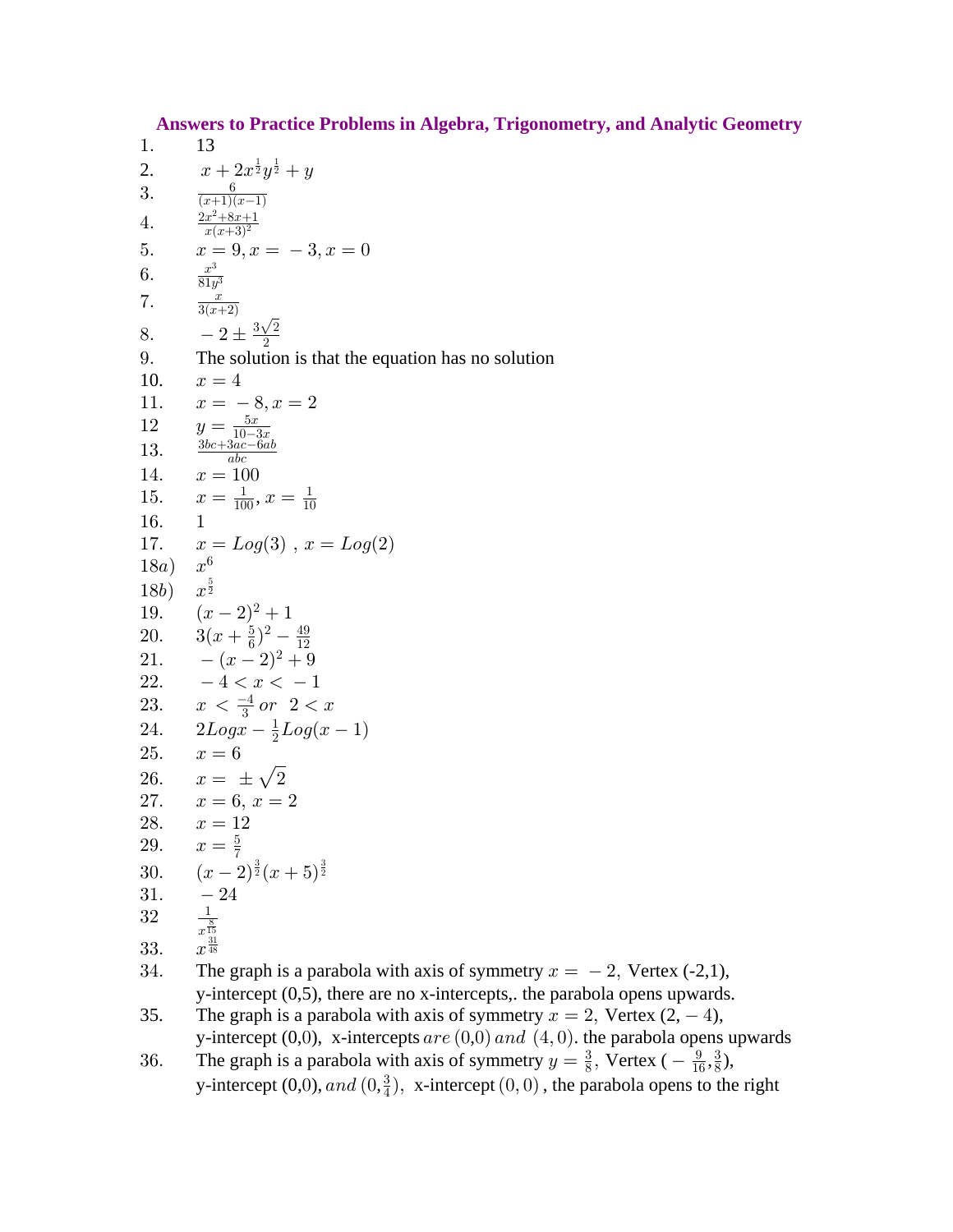37. The graph is a circle of radius 3, with center at the origin and intercepts,  $(0,3)$ ,  $(0, -3), (3, 0)$  and  $(-3, 0)$  $\frac{7}{25}$ 38. The roots are  $x = 2$ ,  $x = \frac{3}{5}$ , a factorization is  $(x - 2)(5x - 3)$ 39.  $(x-2)(2x+1)(x-\frac{1}{3})$ 40.  $x = \frac{1}{3}, x = -\frac{1}{2}$ <br>  $2x^2 + \frac{1}{3}x - \frac{1}{3}$ <br>  $y = -\frac{x}{5} + \frac{1}{5}$ 41. 42. 43.  $y = -\frac{5}{3}x + 5$ 44. 45.  $(1,0), (-4,1)$ 46.  $y = x + 7$ 47.  $y = -\sqrt{3}x - \sqrt{3} + 3$ <br>48  $y = -x - \frac{5}{3}$  $\frac{x}{3}-\frac{4}{3}\5x^2-2y^2$ 49. 50.  $2x^2-10\sqrt{2}x+25$ 51.  $\frac{-9}{4}$ <br>(0,0), (4,0), (-4,0) 52. 53.  $\begin{array}{c} (0,0),\ (1,0)\ (-\frac{1}{4},\frac{3}{16}),\ (2,-\frac{3}{2}),\ (0,\frac{1}{2})\ ( \mathrm{a,b,c})=(\frac{1}{2},\ -3,\frac{13}{2}) \end{array}$ 54. 55. 56.  $\left(\frac{6}{5}, \frac{7}{5}\right)$ <br>  $y = -\frac{1}{3}x + \frac{1}{3}$ 57. 58.  $x = \pm 2$ ,  $x = \pm \sqrt{2}$ 59. 60.  $(1, -2), (-1, 2), (2\sqrt{3}, -\frac{\sqrt{3}}{3}), (-2\sqrt{3}, \frac{\sqrt{3}}{3})$ 61.  $x = -3, x = 1$ 62.  $x = 5, x = -3, x = 1$ 63.  $2\sqrt{3}-4$ 64. quotient =  $\frac{2x}{3} + \frac{13}{9}$ , remainder =  $\frac{8}{9}$ 65.  $A = 7, B = -5$ <br>66.  $A = -\frac{1}{4}, B = \frac{1}{4}, C = \frac{3}{2}$  $A = -1, B = 1, c = 11$ <br> $\frac{4x^2 - 29x + 43}{(x-1)(x-4)^2}$ <br> $\frac{-5x+2}{x((x+2)(x-2))^2}$ 67. 68. 69.  $\frac{3\pi}{4}$  radians 70.  $rac{900}{\pi}$  degrees 71.  $rac{\pi}{2}$  inches  $72.$  $\frac{\frac{2}{2}}{\frac{-\sqrt{3}}{2}}$ 73. 74.  $40\sqrt{3}$ 75. 76.  $x = \frac{3\pi}{4}$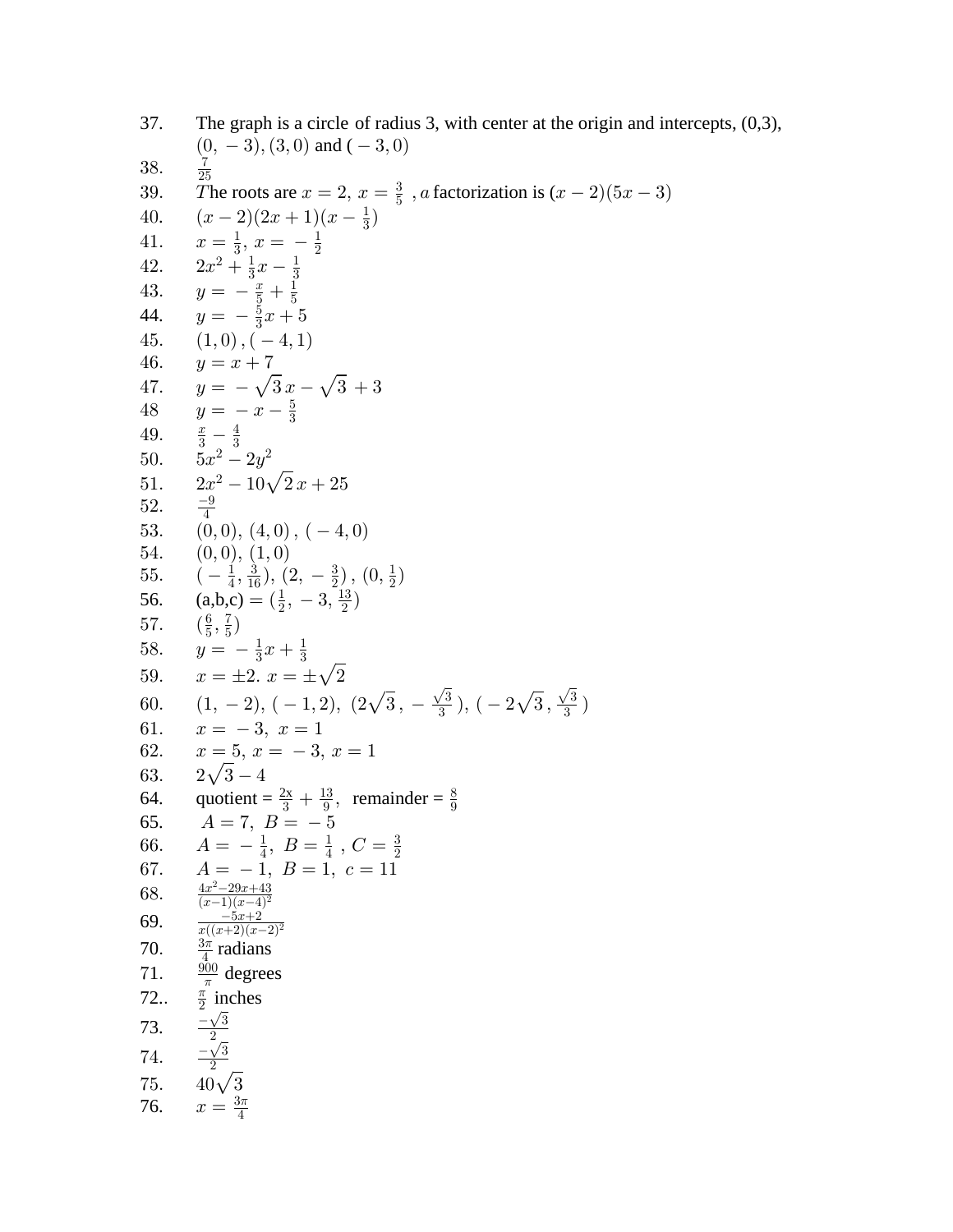$-\frac{1}{2}\sqrt{2+\sqrt{3}}$  or equivalently  $-(\frac{\sqrt{6}+\sqrt{2}}{4})$  $77.$  $(x^2+y^2)^{\frac{3}{2}}=x^2-y^2$ 78. 79.  $r = 3sec\theta$ The period is  $\frac{1}{2}\pi$ , the function has vertical asymptotes at  $x = -\frac{\pi}{4}$  and  $x = \frac{\pi}{4}$ 80.  $x^2-3+2\sqrt{2}$ <br> $b=\frac{10}{3}$ 81. 82. 83.  $x=3$ 84.  $\overline{0}$ for  $x \neq 1$ ,  $x \neq 0$ ,  $x \neq -1$ ,  $\frac{1+\frac{1}{x}}{\frac{1}{x}-x} = \frac{1}{1-x}$ 85.  $x = (42 + k360)$ °,  $x = (138 + k360)$ ° for  $k =$ any positive or negative integer 86. 87.  $rac{1}{\sin x}$  or  $cscx$ 88. 89.  $\overline{2}$  $-sinx$ 90.  $\frac{24}{25}$  if x is a first quadrant angle,  $-\frac{24}{25}$  if x is a second quadrant angle 91  $(0, -1), (3, 2)$ 92. 93.  $\frac{\pi}{2}$   $\frac{2}{5}$ 94. 95. 15  $\frac{2\sin^2 x}{\sin 2x} + \frac{1}{\tan x} = \frac{2\sin^2 x}{2\sin x \cos x} + \frac{\cos x}{\sin x}$ <br>=  $\frac{\sin x}{\cos x} + \frac{\cos x}{\sin x}$ <br>=  $\frac{\sin^2 x + \cos^2 x}{\cos x \sin x}$ <br>=  $\frac{1}{\cos x \sin x}$ 96.  $=$   $(secx)(cscx)$  $(\frac{1}{2}, -1, 2)$ <br>-  $\frac{36}{85}$ 97. 98. 99.  $x = \frac{\pi}{3}$  radians or equivalently 60 degrees. 100.  $\overline{2}$  $\frac{1}{2}$ 101.  $(cos x + 1)(3 cos x - 2)$ 102.  $\frac{5}{12}$   $\frac{5}{6}$   $\frac{8}{\prime}$ 103. 104. 105  $-\frac{1}{4}$ 106. 107. 35 108. 3 100.  $\frac{5\sqrt{7}+15}{2}$ <br>
10. 1<br>
111.  $\frac{\sqrt{3}}{2}$ <br>
112a)  $-\frac{1}{3}$